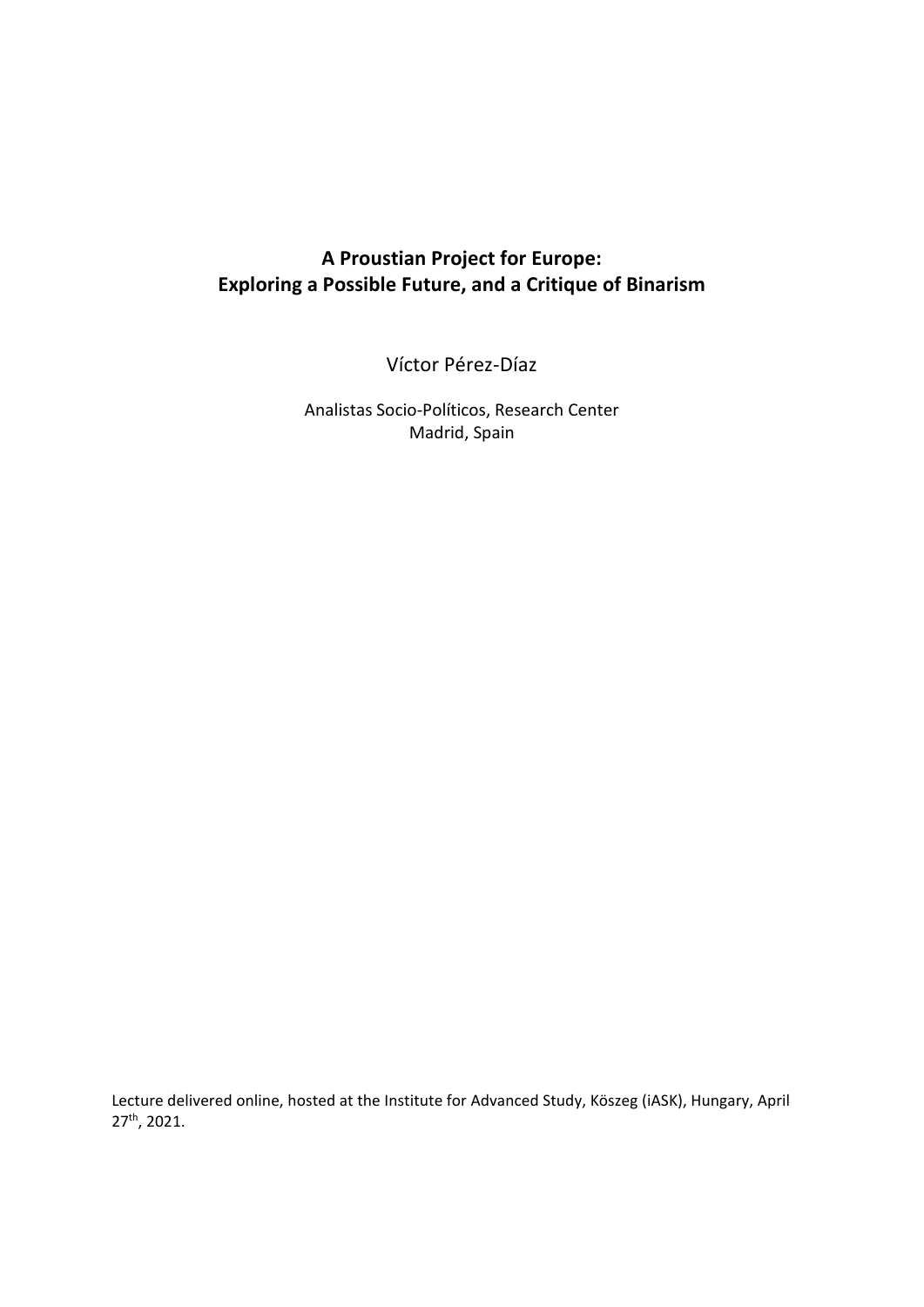Good afternoon,

Dear Friends, Distinguished Scholars,

First of all, thanks so much to the Institute of Advanced Study of Köszeg, and in particular to Professors Ferenc Miszlivetz and Anikó Magáshazi for your kind invitation.

I feel deeply honored by it, and happy to share with you a few tentative thoughts on Europe's prospects. And to participate in this conversation the way we might explore a forest: trying to help each other to find our path.

I think, I hope, we may be making Europe just by means of conversations not so dissimilar to this one.

I anticipate my points: (1) an open drama, (2) the broad goal of a European space for friendship, (3) a Proustian approach to mutual understanding, (4) a narrative of complex identities, and (5) questioning a binary framework.

## **1. A crisis, a drama, an undetermined outcome**

Let's start with some of the *topoi* many Europeans share today. We find ourselves in dramatic circumstances: subject to a combination of pandemic cum economic crisis, political disarray, disquieting geopolitics (with the re-emergence of very powerful authoritarian states), a fairly fragmented society, and, say, deep cultural restlessness. All these are challenges to be met by the European Union and its national states - which, in turn, seem to have, both, a rather limited capacity to do it successfully.

Hence, we may infer, there is a middle-to-high risk for Europe to drift (possibly gradually) to increasing entropy, into chaos. Maybe in a mood of alarm. Maybe in the mood of a sort of *inertiae dulcedo*, going down *en douceur* (like the Roman Republic in Tacitus' view: Agricola, 3): allowing such descent to happen.

However, at the same time, we may argue, the next scenes of the drama are still to be written, the outcome of which is not pre-determined. And there is still room for us to make our leap of faith out of "the maelström" (Poe's image): room to make a bet, a Pascalian wager of some sort – and try to do better.

In other words, our critical situation may be seen as an opportunity to move forwards.

Provided... we understand it - understanding, learning by listening and being part of a conversation, all around.

The point is: the need to understand highlights the importance of learning by reasoning together: of a civic debate leading to the right decision and the right action at the right time.

A debate all around: (1) of course, with the main decision-makers, used to play in the center-stage of the public space, included. But also (and possibly mainly) (2) a debate for the common people. People who are used to apply their common-sense approach to the specifics of politics and policy, on a daily basis, in real life. And people without the support of which, no sustained policy is possible - and no polity may survive in the long run, either.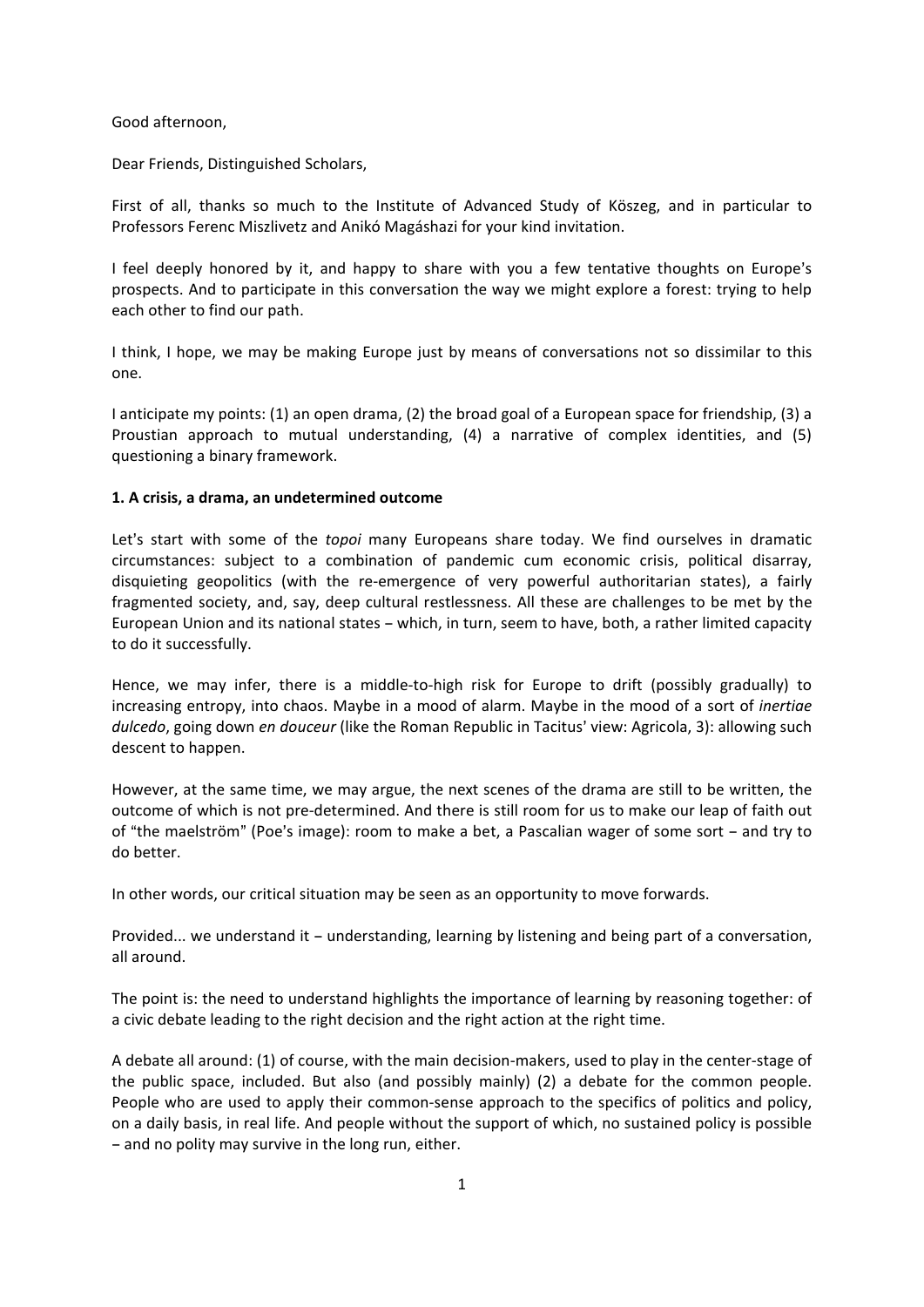As well as (3) a debate for the kind of "benevolent enlightened people" Leibniz used to refer to about three centuries ago – just as a way to help Europe to get over a long, disastrous period of European un-civil (mainly political, partly cultural or religious) wars. A kind of people we may use as a role model for us, todays' academics and professionals and other variants of *spectateurs engagés*.

## **2. Europe as a space for conversation, for friendship**

This very experience of conversing points the way to shape, to "re-make" ("re-create"?) Europe as a space of conversation... and lastly as a space for friendship. Providing Europe with crucial, both long-term and short-term benefits: reinforcing its identity and its strategic capacity, finding direction..., and also: learning how to proceed step by step  $-$  in fact, the very first step of a genuine conversation would already bear witness to our final destination.

Therefore, the key to proceed forwards lies, less in a combination of ingenious design and willpower, and more in sensible memories and empathy.

I mean: the way to achieve a space for conversation and friendship is not so much to define a project, and then, to outline an ingenious design, and then, make a strong show of willpower - and do it by means of a highly elaborated constitutional text, a number of political commissions, a major information and propaganda campaign, and the ensuing appeal to show up to vote or demonstrate in the streets.

Well on the contrary, making Europe requires neither a voluntaristic/decisionist project, under the banner of "more Europe!"; nor a nominalist, postmodern strategy: Europe being what we decide Europe to be. What is needed is, rather, for us to be "realistic enough".

To begin with, by having a "common-sense sense of reality" (so to speak) - so as to reckon with, and learning to handle, Europe *as it is already*: as the (provisional, yet enduring) result of an ongoing experience of choices between different possibilities (by the way, mostly, the usual choices between a "second best" and a "lesser evil"...). Choices having been made, and choices to be made, and then, remembered and re-interpreted, again and again.

Thus, the way to achieve our goal concerning the future is to try our best at shaping the present while re-interpreting the past - in a way reminiscent of the way Otto Neurath suggested to articulate a theory: "like sailors who have to rebuild their ship in the open sea" (and "without ever being able to dismantle it in dry dock and reconstruct it from the best components").

Reinterpreting the past means dealing with a rather contested experience of centuries; and an experience with a considerable dose of ambiguity  $-$  as it is made out of contradictory elements: of both remembering and forgetting; of mutual care and self-centered egoism. Listening to each other the long, dramatic, contradictory account we give of a past made out of encounters and misunderstandings, of mutual help and continuous rivalry (often of a mimetic kind). And therefore, learning our (cognitive and moral and emotional) limits, and to live with such limits, while maybe trying to overcome them. So as to learn from our mistakes (or sins, or deeds that deserve repentance...) the best we can; while, on the other hand, taking heart in our achievements.

And, in the end... "growing"?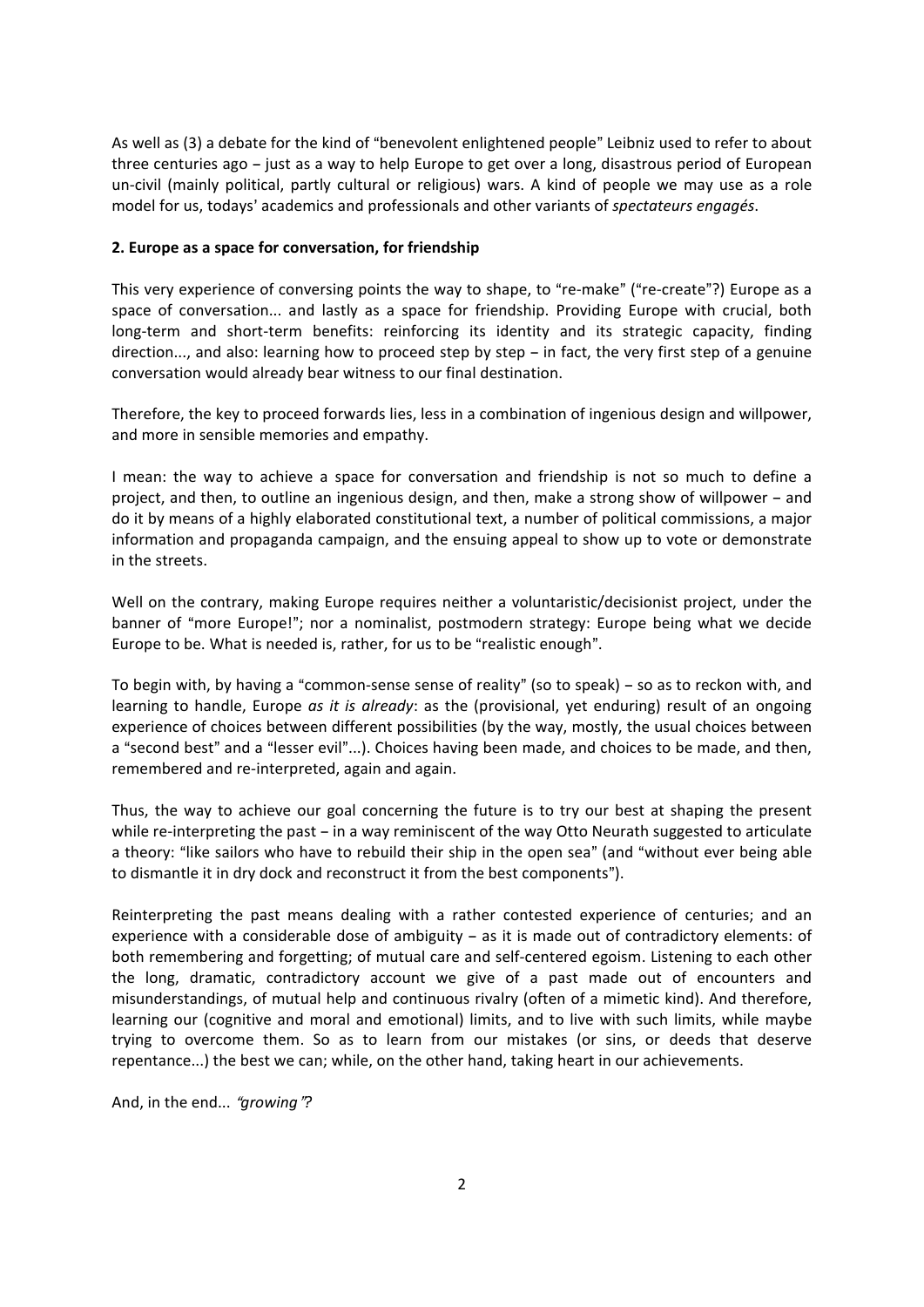#### **3. Building a moral character... with a Proustian touch**

But we may understand "growing", "growth", in different ways.

For instance: not so much in terms of an accumulation of wealth and power and glory and technical knowledge; but rather in terms of "building a character" - which is, by the way, subject to a life cycle that may, or may not, nurture hopes for some sort of personal or collective permanence.

Finding some guidance to do so from, and choosing a way among, the many ways our educational ancestors have suggested. And then, taking a stand: for instance, a stand not to confuse magnanimity with a restless ambition to be top of the world no matter how - choosing the Pascalian wager, instead of a Faustian bargain? A Pascalian bet ... or maybe a Proustian one?

We may consider learning and understanding ("growing") the Proustian way as we define Proust's character by a continuous, endless rumination, and oscillation between past and present, that fosters intelligence as well as care for others, intense curiosity as well as empathy, lucidity, and a *rejection of the indifference as a summum of cruelty* towards others.

The world being perceived as composed of meaningful others: to start with, people closest to us... and reaching out to people of more remote places and times. And in the expectation that, maybe, (some? many?) people will listen with a significant dose of curiosity and empathy. Listening "in a spirit of charity" (Davidson): trying to understand what the others mean by what they say, instead of letting themselves go onto a war path, of endless either winning or losing.

The answer much depends on how we do define "the good things in life" (letting aside for a moment whether they are "limited goods" or not...).

As we all know, quite often, these "good things in life" refer to: power, wealth, glory and (say, pretenses of magical or technical...) omniscience - and, as such, taken for granted. On the other hand, it may happen these "good things" to be considered sort of "the usual suspects" of "the ways of the world" – which have been exposed, questioned in various moral languages, at least since axial times. This questioning being always somehow there.

Even so, here a caveat may be required - because, understanding life "as it is" (not "as it *merely* ought to be") requires, also," a sense of reality" that makes for expecting an important display of the passions of hubris and rapacity, of vanity and mania of indoctrination at any moment. Which have made, and make, for a sizable part of the human experience so far; and demonstrate that the "virtue" (or "moral goodness") available to humans has its limits. This is a note of caution the European moralists of the 17th century knew all too well; and our experience of the last three centuries, after the Enlightenment, doesn't alter the fundamentals of this conclusion so far.

### **4. A narrative of complex identities**

My next point is to reckon with another "fact of reality" or "fact of life": the pervasive experience of people living, dealing with their multiple identities. And to do so in such a manner that priority is given to one or another according to circumstances -- being subject to a near-continuous inner dialogue of people who feel to be members of several groups all at the same time. In fact, humankind has a very extended experience of dealing with multiple identities.

Returning to our topic, in the case of being Europeans and members of a nation-state, survey data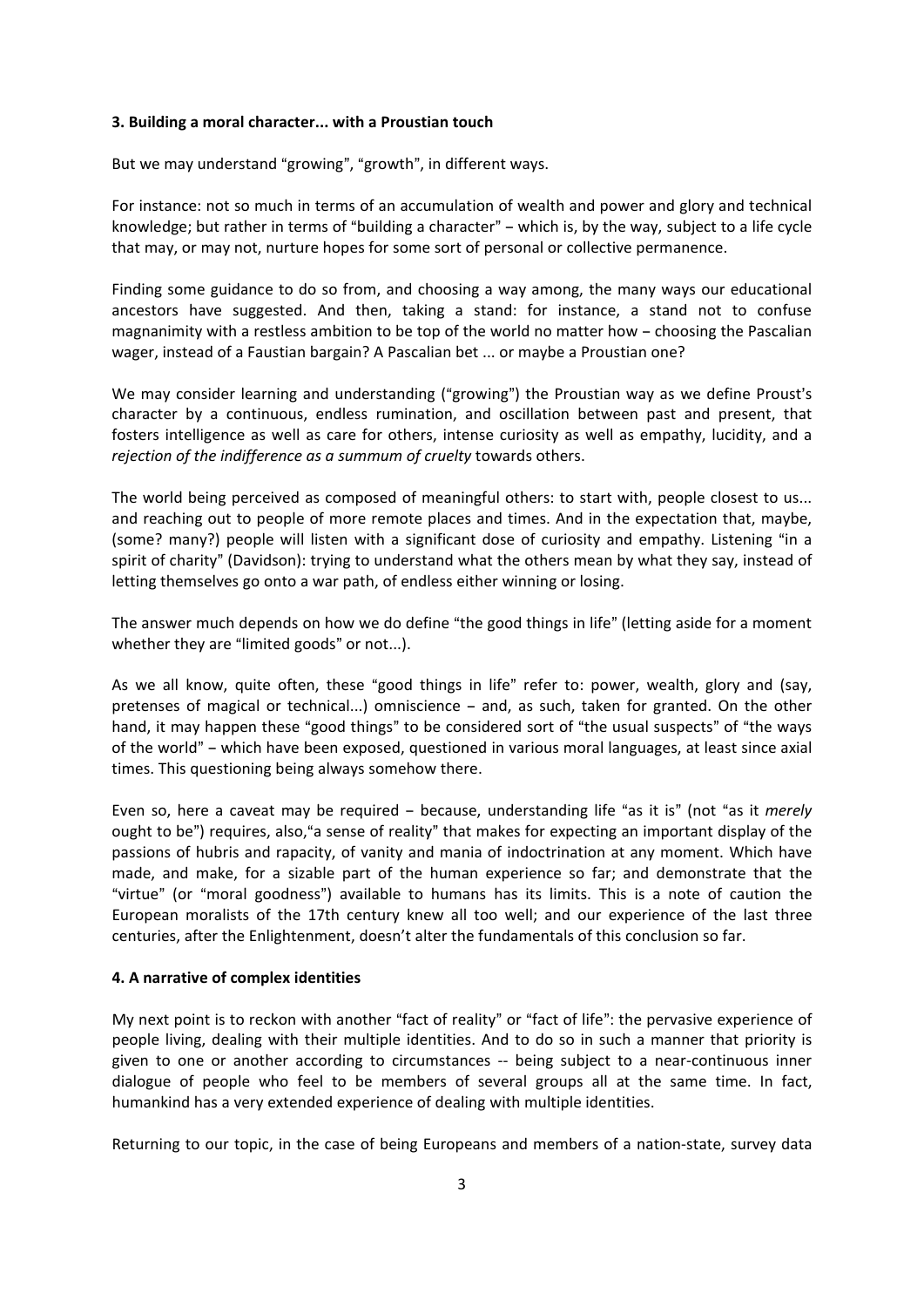tell us, once and again, that about two thirds of Europeans (up to four fifths in several countries) feel being both members of a given nation and Europeans, and it's been this way for a long time.

The fact is that, as of today, they live their dual experience as being part of "a natural order of things"; nothing to feel strange, uneasy about. And this applies to all sorts of people having a feeling of being Europeans. It applies (1) to ordinary people, whose local experience far exceeds the one they may have with the rest of Europe; as well as (2) to elites of all sorts: to politicians, usually obsessed with the control of local politics; to businesspeople, eager to cultivate close links with local authorities and local markets; to publishers and writers and academics, most attentive to their cultural, linguistic communities, etcetera...

The very fact of being perceived as part of a "natural" order of things reflects a very long and complex historical experience, pre-modern and modern and contemporary. To put it in its most simple terms, that long, widespread experience includes (1) a long period of, say, sort of coexistence between empires and regional authorities, in the more distant past; and (2) the times of the quasi-modern or modern states, set on a game of countless conflicts and uneasy mutual accommodations.

And then, just in the last century it includes (3) a much too terrible set of experiences, when intense conflict evoked the possibility of utter mutual destruction, at least twice; followed by (4) seventy or more years of "peace and prosperity" in West-Europe, and about thirty years of something similar shared by the East.

This very contrast between war and peace has made for a prolonged modus vivendi and the apparent normalcy, and expectation, of an endless maintenance of the current statu quo. As a result of which most of us (today) are (have become) used to live with a sort of rather natural, harmonious dual identity; and engaged in a rather peaceful inner dialogue concerning both identities.

But, besides, we should remember that the current modus vivendi finds its roots in a legacy of a much more complex mix of symbolisms and experiences in the *longue durée* – as suggested, for instance, by the example of nations/cities "on the hill".

So that, the relatively recent experience of a peaceful, united or quasi-united Europe comes in the framework of a broader narrative, that displays the symbolisms of country, nation, *Heimat,* homeland, *patrie* in a way that reflects the view that the nation is unthinkable out of the context of Europe, not just here and now, but in the *longue durée.* Unthinkable as being not only part of Europe, but also as being a *special* part of it. Unthinkable, out of the whole system of European nations as loosely connected entities, confederations, empires, etcetera, being the European Union another avatar in a series of mutations of that system.

Wherein the nation transcends the rather narrow experience of just contemporary and modern times, which tend to overplay the differentiated character of each nation - while in fact, even the crucial moments of "putting the nation first" can try to obscure but cannot avoid pointing at the fundamental fact that being just the first of many others, makes us dependent on the others' recognition.

Let's take France, for instance, as a historical reality which embodies a very rich and very complex symbolism. That connects its current commitment to an open society, universalist values, to a very specific identity, and a sense of a national mission... rooted in a remote past linking the symbolisms of the Holy Land, and the France of Sainte Jeanne of Arc (Kantorowicz)  $-$  all through to the